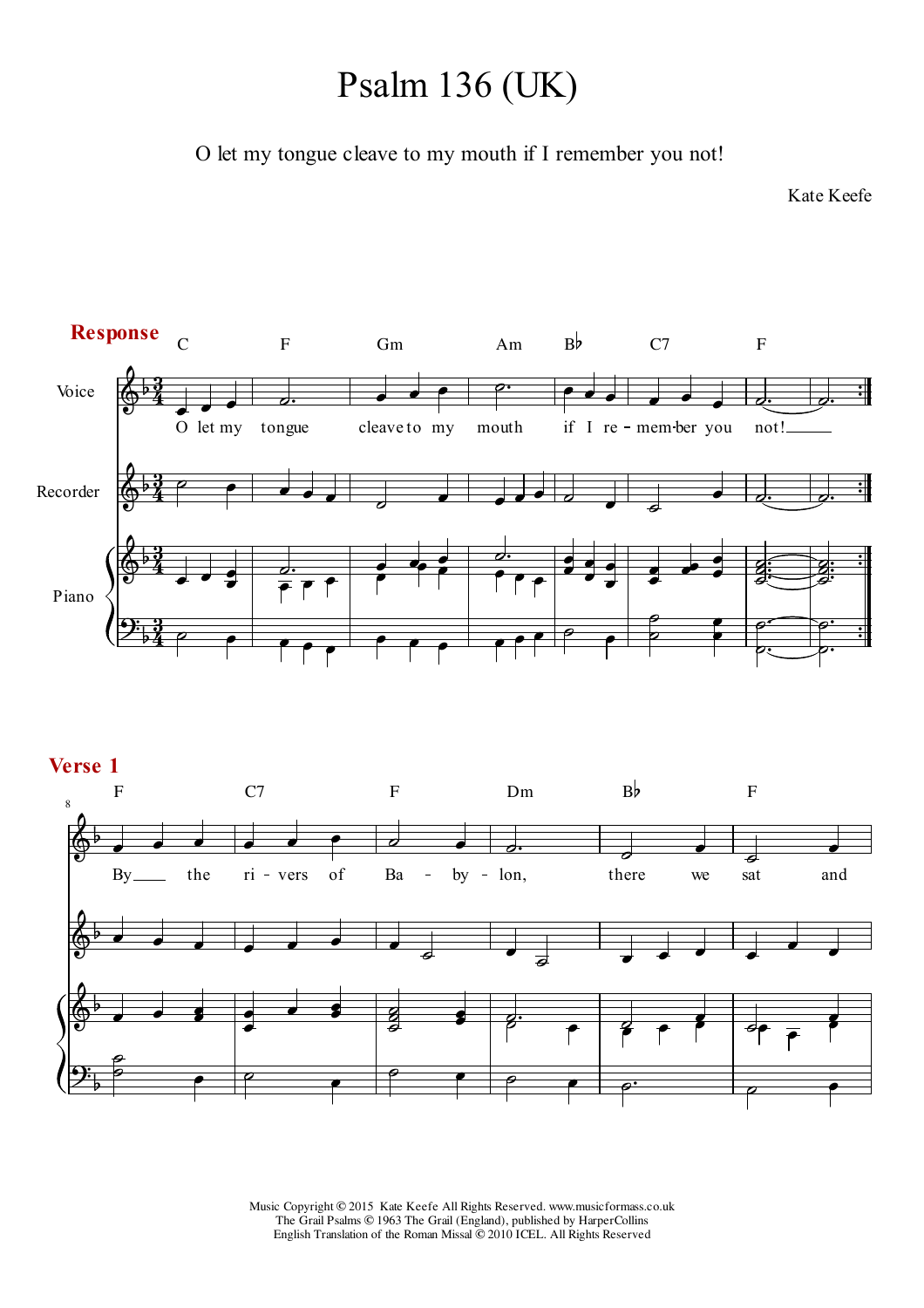



#### **Response**

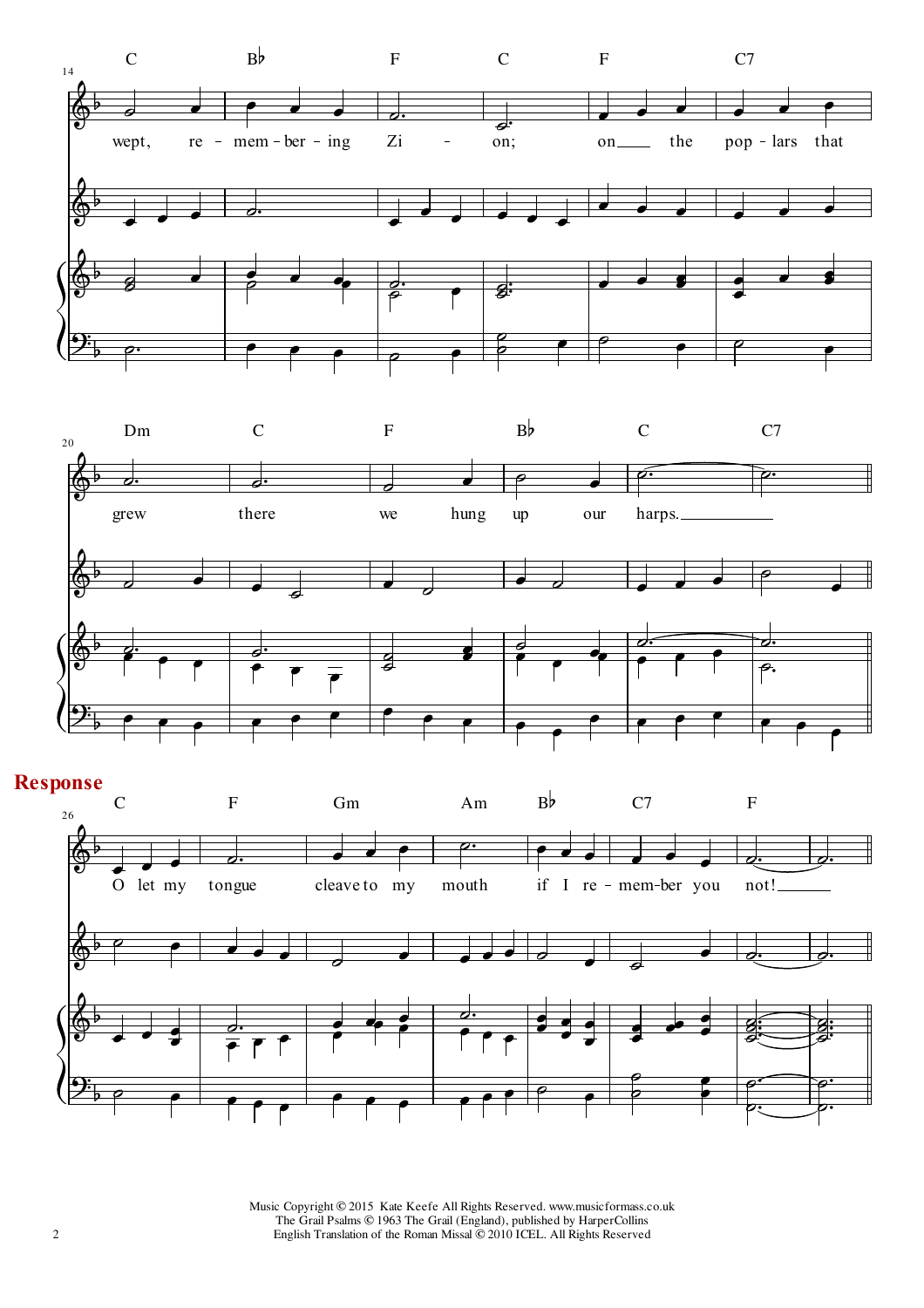



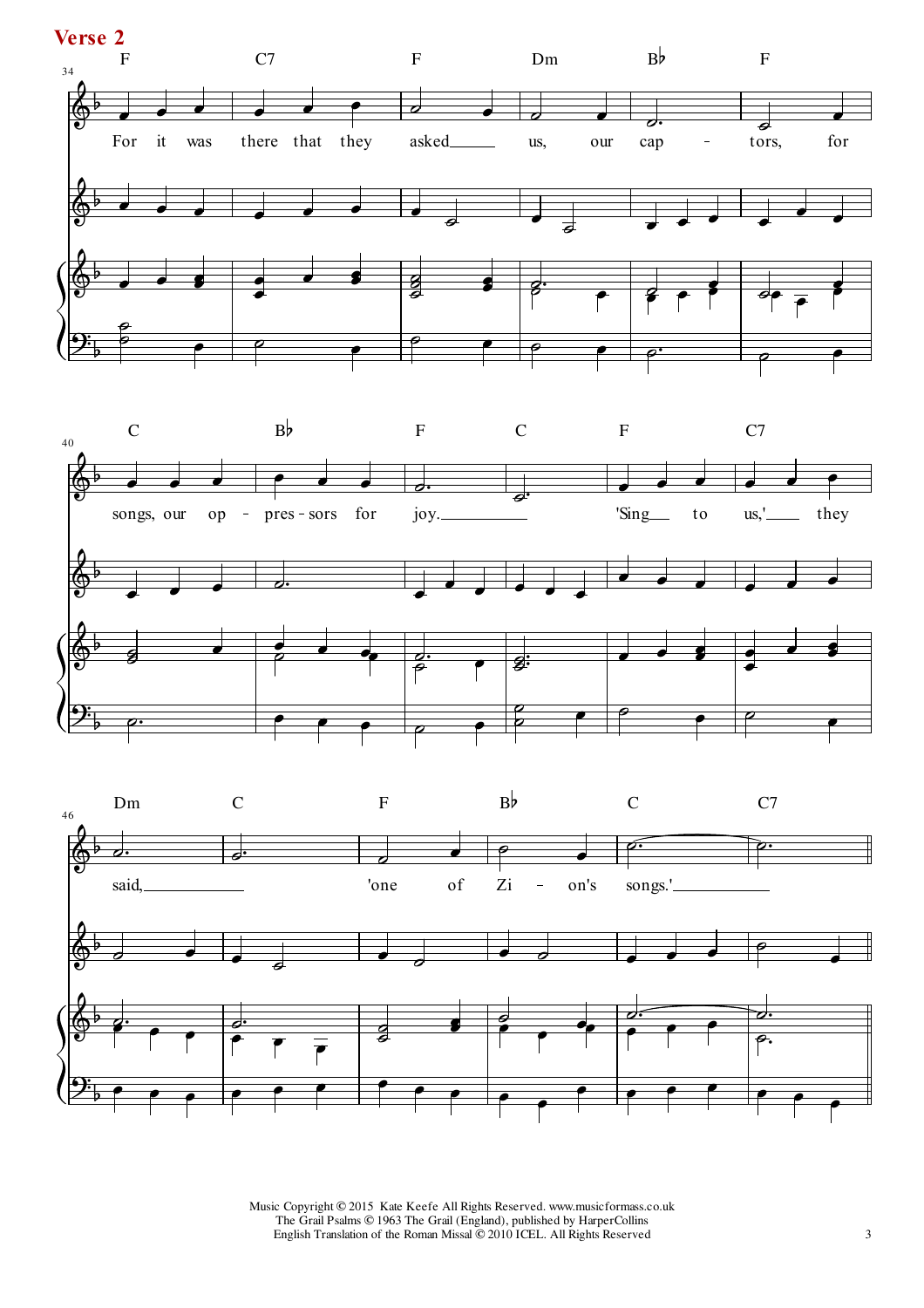#### **Response**





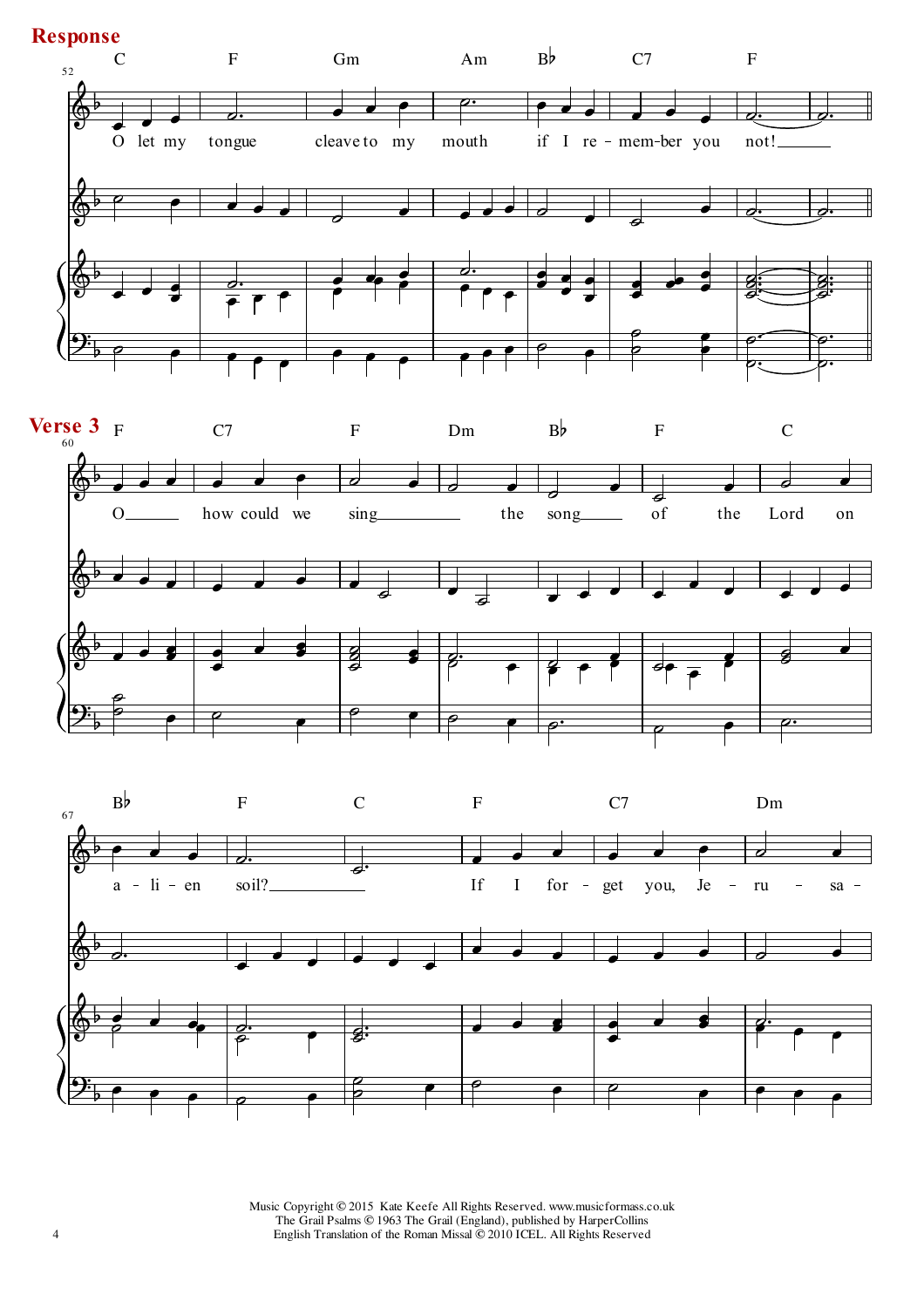

## **Response**



### **Verse 4**